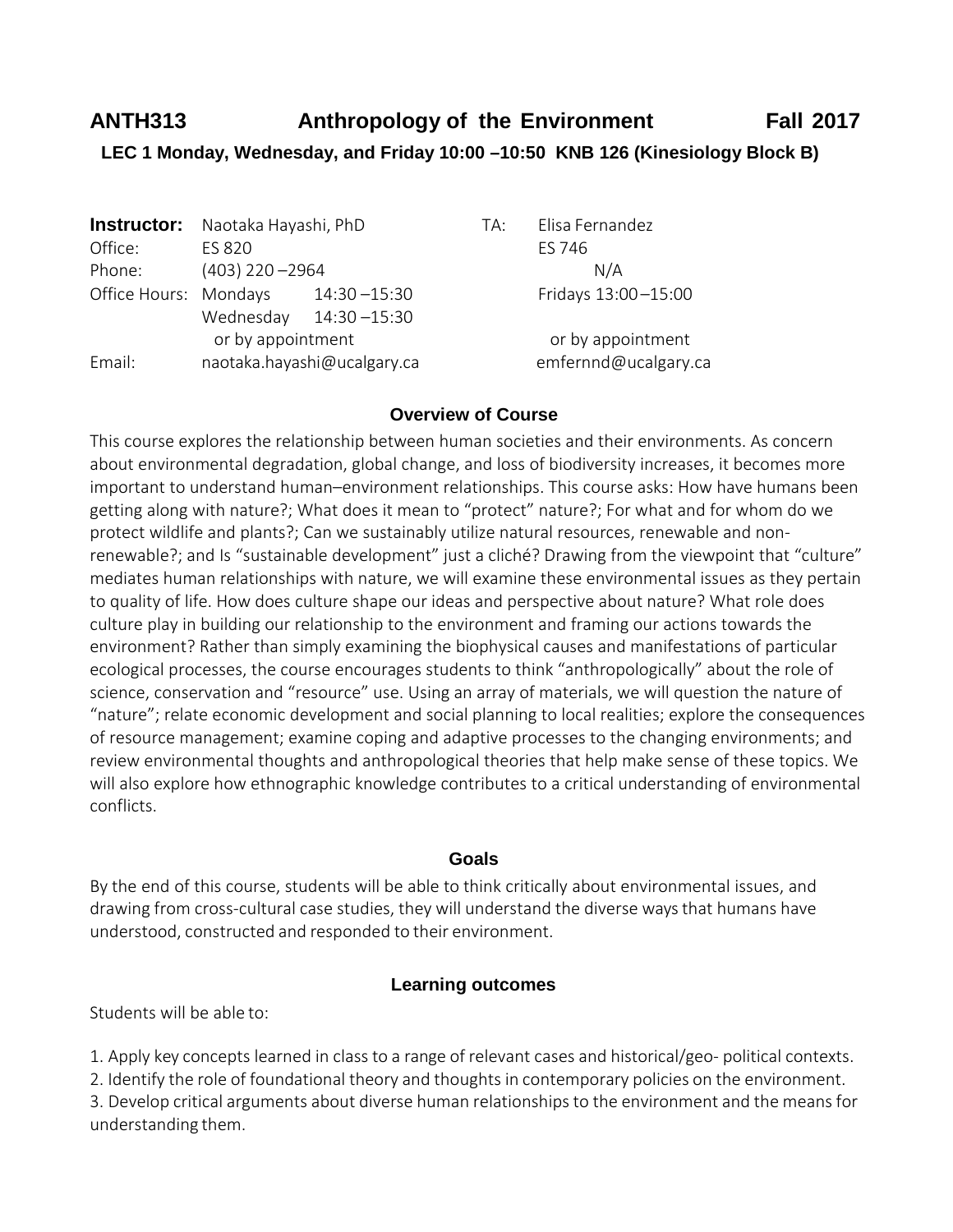#### **Course Format**

This course will follow a lecture format accompanied by additional readings, films, and online materials. Students are expected to read the course readings indicated for each date prior to class. Powerpoint slides of the lectures in PDF format will be posted on Desire2Learn (D2L) after the lecture. Note that all the slides will not be posted on D2L. The purpose of posting slides is to assist students with note-taking during the lecture.

Disclaimer: Studying only posted slides gives no guarantee of a good grade.

# **Course Materials**

1. Required textbook

Haenn, Nora, Richard R. Wilk, and Allison Harnish

2016. The Environment in Anthropology: A Reader in Ecology, Culture, and Sustainable Living., 2nd edition. New York: New York University Press.

2. Additional readings

Additional readings will be made available through D2L

# **Lecture Schedule**

This course consists of threeparts.

Part 1. Cultural ecology (building up towards Midtermexam 1)

Part 2. Environmental thought and movement (Midterm 2)

Part 3. Political ecology (Final exam; NB Final is cumulative)

Each part further consists of several modules. For more detail, refer to D2L. Please regularly check D2L for updates to the schedule.

## **Methods of Evaluation**

The final grades will be based upon marks on one writing assignment, two mid-term exams, and a (Registrar-scheduled) final exam. Exam questions will be drawn from the lectures, the course text and readings, the films. The two midterm exams are multiple choice format, while the final exam includes short-answer questions in addition to multiple choice.

| Written assignment |      | 15 % Due: October 18 (Wed.) See below.                         |
|--------------------|------|----------------------------------------------------------------|
| Midterm exam #1    | 25 % | October 6 (Fri.)                                               |
|                    |      | Theme: Cultural ecology (Part 1 as referred to in "Lecture     |
|                    |      | Schedule" above)                                               |
| Midterm exam #2    | 25%  | November 8 (Wed.)                                              |
|                    |      | Theme: Environmental thoughts and movement                     |
| Final exam         | 35%  | TBA Go to the link below.                                      |
|                    |      | https://ucalgary.ca/registrar/exams/final-exam-schedule        |
|                    |      | Exam scope: Much emphasis will be placed on Political ecology, |
|                    |      | however, the final still includes Parts 1 and 2                |

Written assignment This assignment is twofold.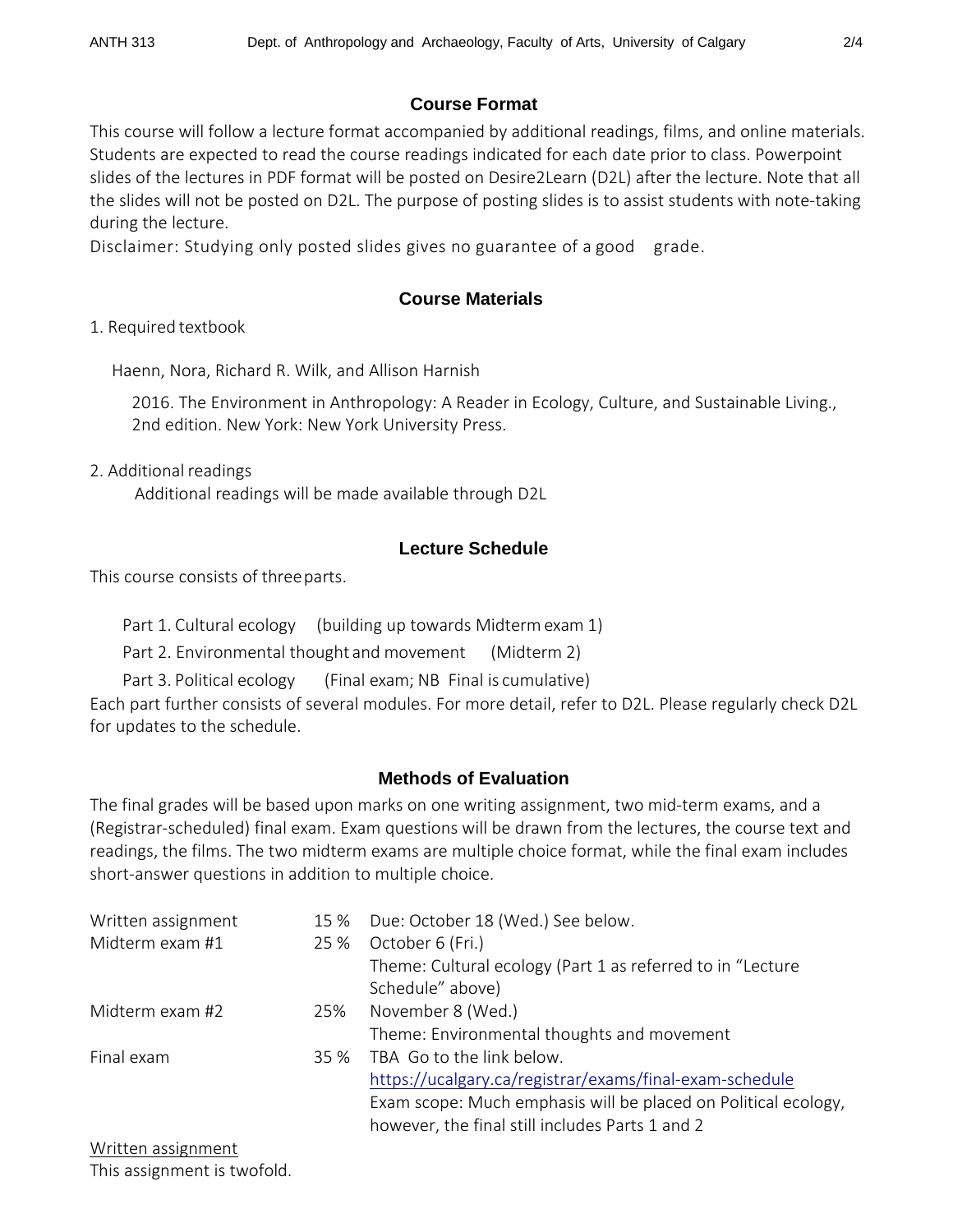1. Summarize the following article (maximum 400 words).

## Cronon, William

1996 The Trouble with Wilderness; Or, Getting Back to the Wrong Nature. In Uncommon Ground: Rethinking the human place in nature. William Cronon, ed. Pp. 69-90. New York: N.W. Norton. Available at:

[http://www.williamcronon.net/writing/Trouble\\_with\\_Wilderness\\_Main.html](http://www.williamcronon.net/writing/Trouble_with_Wilderness_Main.html)

2. After reading the above article, describe your memorable landscape from your childhood, adolescence, or recent experience, within 600 words. Elaborate on how you relate it to yourself, why it stands out over other landscapes you have visited, how that landscape makes you think of your relationship to the environment, or how the experience with that landscape shaped your thoughts on the environment. In this section, take Cronon's argument into consideration. If you do not have a memorable landscape but are still interested in the human-environment relationship, explain why. In total, your paper should stay within 1,000 words.

Students must submit the assignment in a one-page hard copy (single-spaced, double-sided). Electronic copies will NOT be accepted. Students must submit assignments in class, at the beginning of the lecture on the day they are due. Late submission will NOT be accepted. Do NOT submit assignments in the department dropbox or my mailbox. Assignments submitted in the dropbox or my mailbox will automatically receive marks reduced by 25%.

#### Grading scheme

| A+   | 100–94.9%  |        | 94.8–89.9% | $A -$   | 89.8–84.9%      |
|------|------------|--------|------------|---------|-----------------|
| $B+$ | 84.8-79.9% | R.     | 79.8–74.9% | $R_{-}$ | 74.8–70.9%      |
| $C+$ | 70.8–66.9% |        | 66.8–62.9% | C-      | 62.8–58.9%      |
| $D+$ | 58.8–54.9% | $\Box$ | 54 8–49 9% | E.      | 49.8% and below |

Deferred exams will NOT be offered except for documented medical or family emergencies. Nonacademic activities, such as vacation plans and heavy workload are not valid reasons for rewrites. Course appeals (grades, missed exams) must be made in writing. Students unable to write an exam must inform the instructor or personnel in the main office of the Department of Anthropology and Archaeology (403.220.6516) about their situation if possible beforehand. A notification after the missed exam will require proper documentation (e.g. signed Physician's Statement). A deferred or early exam may be different in content and/or format from the original exam.

## **Email Policy**

Please include the word "ANTH313" in the title of email messages. I appreciate concise, appropriate email messages. I will attempt to respond to emails in a timely fashion, that is, within two working days. The volume of messages I receive may mean responding beyond this period. Please don't send an email about an exam an hour before and expect a response. Also, general questions regarding the course outline, the format of exams and quizzes, and so forth can be addressed in the forum of D2L, so students can share FAQs.